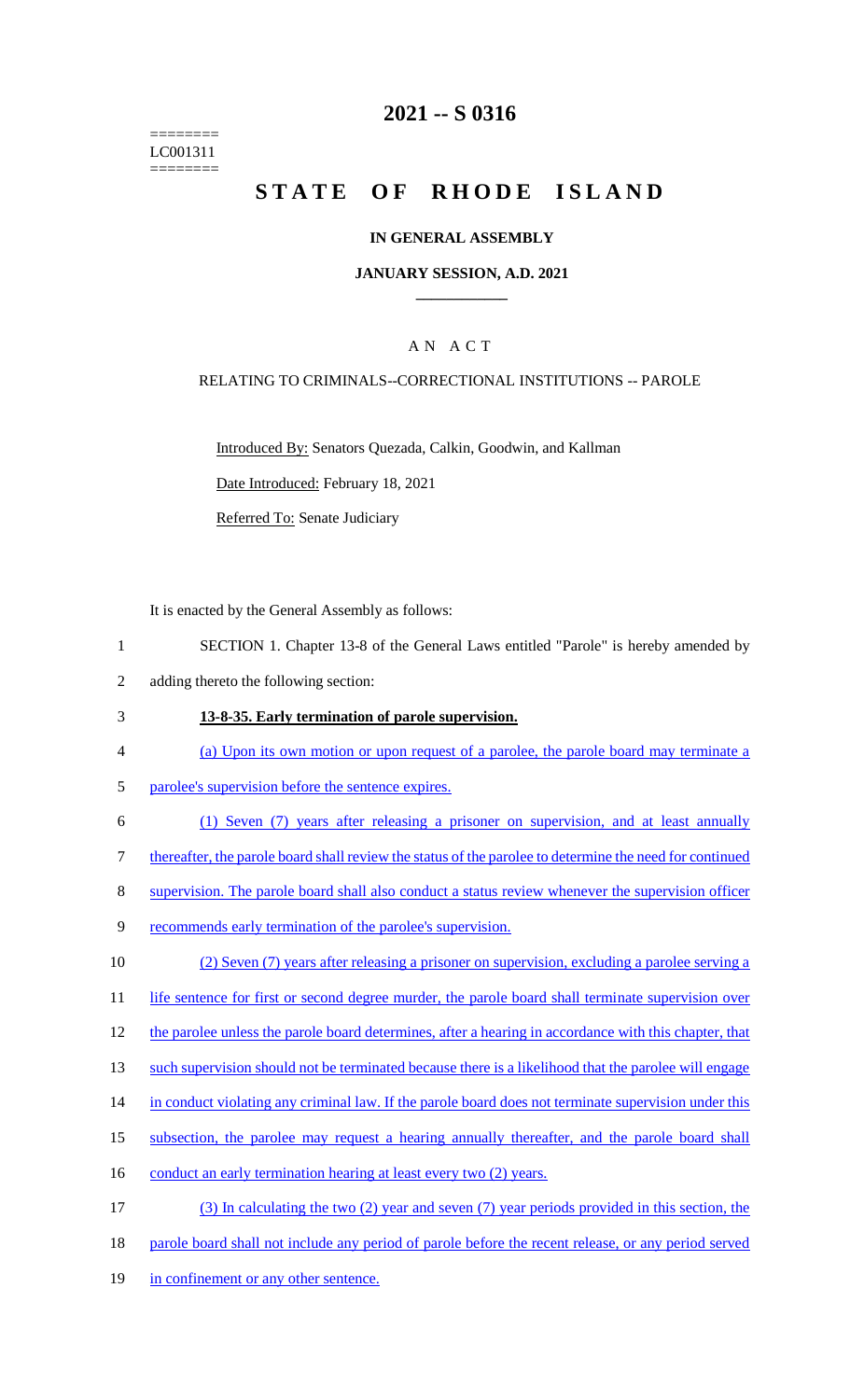(4) A parolee may not appeal an adverse decision under this section. (b) The parole board shall promulgate guidelines which effectuate the purpose of this section, which is to provide a mechanism for eliminating supervision on parole, in deserving cases, consistent with the rehabilitative and reentry needs of the parolee and the promotion of public safety. In determining whether to grant early termination from supervision, the parole board shall consider its guidelines and promulgate new guidelines so as to effectuate the purpose of this section which is to provide a mechanism for eliminating supervision on parole in deserving cases consistent with the rehabilitative and reentry needs of the parolee and the promotion of public safety. 10 Termination of supervision is indicated if the parolee: 11 (1) Has been on supervised parole for the required period; (2) Has observed all the laws within and without the state; (3) Has been employed and remains employed at the time of the request; and (4) Has completed seven (7) continuous years of supervision and is free from an incident of new criminal behavior or serious parole violation. (c) As used in this section, the term an "incident of new criminal behavior" or "serious parole violation" includes a new arrest or report of a parole violation, if supported by substantial 18 evidence of guilt, even if no conviction or parole revocation results. The parole board shall not 19 terminate supervision until it determines the disposition of a pending criminal charge. 20 (d) Case-specific factors that may justify a departure either above or below the early 21 termination may relate to the current behavior of the parolee, or the parolee's background and criminal history. SECTION 2. This act shall take effect upon passage.

======== LC001311 ========